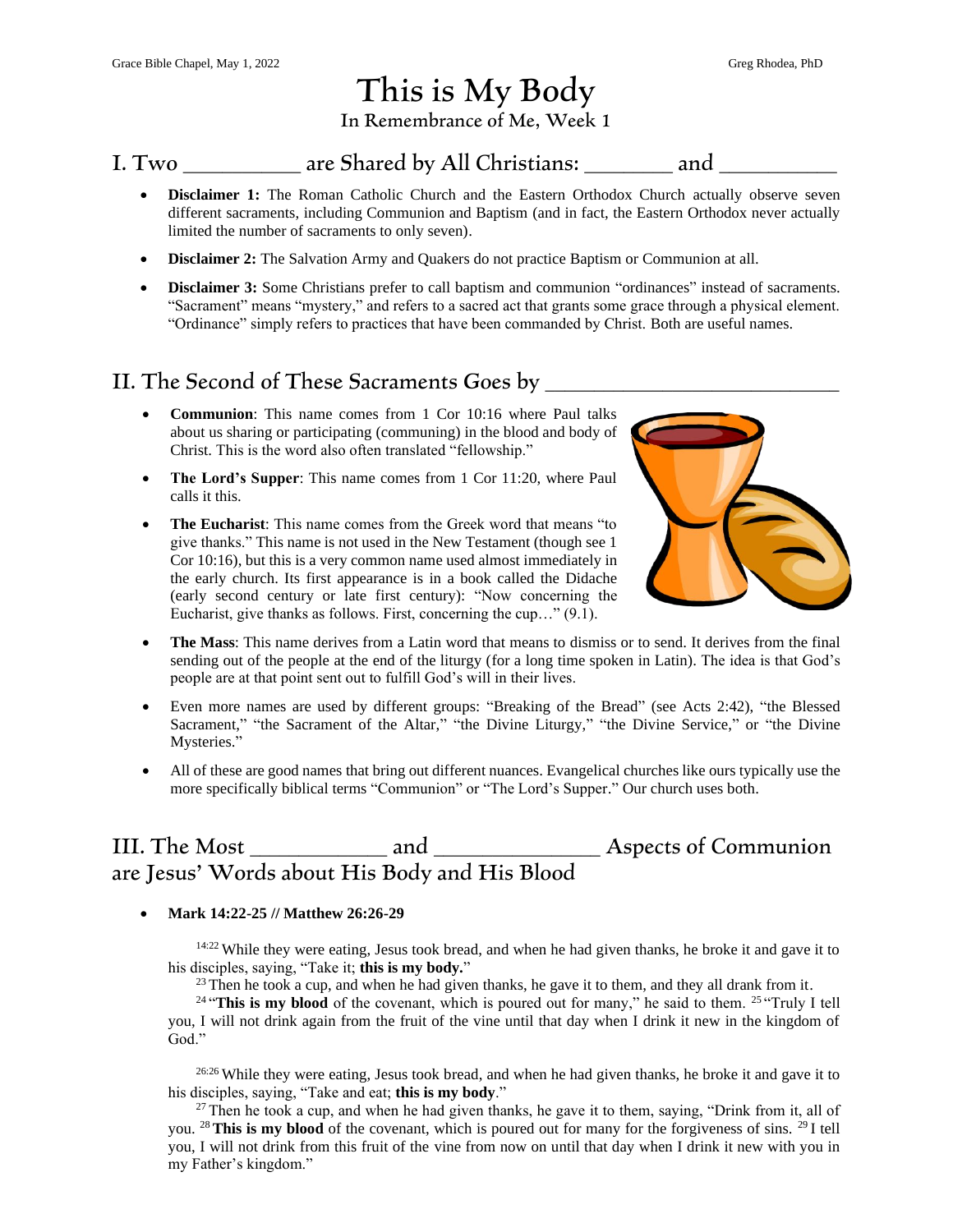#### • **Luke 22:14-20 // 1 Corinthians 11:23-26**

 $22:14$  When the hour came, Jesus and his apostles reclined at the table. <sup>15</sup> And he said to them, "I have eagerly desired to eat this Passover with you before I suffer. <sup>16</sup> For I tell you, I will not eat it again until it finds fulfillment in the kingdom of God."

<sup>17</sup> After taking the cup, he gave thanks and said, "Take this and divide it among you. <sup>18</sup> For I tell you I will not drink again from the fruit of the vine until the kingdom of God comes."

<sup>19</sup> And he took bread, gave thanks and broke it, and gave it to them, saying, "**This is my body** given for you; do this in remembrance of me."

 $^{20}$  In the same way, after the supper he took the cup, saying, "**This cup is the new covenant in my blood**, which is poured out for you.

11:23 For I received from the Lord what I also passed on to you: The Lord Jesus, on the night he was betrayed, took bread, <sup>24</sup> and when he had given thanks, he broke it and said, "**This is my body**, which is for you; do this in remembrance of me." <sup>25</sup> In the same way, after supper he took the cup, saying, "**This cup is the new covenant in my blood**; do this, whenever you drink it, in remembrance of me." <sup>26</sup> For whenever you eat this bread and drink this cup, you proclaim the Lord's death until he comes.

## IV. Jesus' in Communion is Understood in

### **1. The Roman Catholic View: Transubstantiation**

In this view the bread and wine actually become the body and blood of Christ

"Christ becomes present in the Sacrament of the Altar by the transformation of the whole substance of the bread into His Body and of the whole substance of the wine into His Blood…. This transformation is called Transubstantiation…..The Power of consecration resides in a validly consecrated priest only….The Worship of Adoration (Latria) must be given to Christ present in the Eucharist…. It follows from the wholeness and permanence of the Real Presence that the absolute worship of adoration (Cultus Latriae) is due to Christ present in the Eucharist" (Ott, *Fundamentals of Catholic Dogma,* 379, 387, cited in Grudem, *Systematic Theology,* 992).

• The Eucharist is also thought to be a sacrifice, a representation of Jesus' once-for-all sacrifice

"The Holy Mass is a true and proper Sacrifice….*in every Mass Christ also performs an actual immediate sacrificial* activity, which, however, must not be conceived as a totality of many successive acts but as one single uninterrupted sacrificial act of the Transfigured Christ….The Eucharistic Sacrifice of propitiation can, as the Council of Trent expressly asserted, be offered, not merely for the living, but also for the poor souls in Purgatory" (Ott, *Fundamentals of Catholic Dogma,* 402, 408, 412-13, cited in Grudem, *Systematic Theology,*  992).

• But the literalism of this view seems to deny the more likely symbolic nature of Jesus' words

"When Jesus says, 'This is my body,' he means it in a symbolic way, not in an actual, literal, physical way. In fact, as he was sitting with his disciples holding the bread, the bread was in his hand but it was distinct from his body, and that was, of course, evident to the disciples. None of the disciples present would have thought that the loaf of bread that Jesus held in his hand was actually his physical body, for they could see his body before their eyes. Similarly, when Jesus said '*This cup* which is poured out for you *is the new covenant* in my blood' (Luke 22:20), he certainly did not mean that the cup was actually the new covenant, but that the cup *represented* the new covenant" (Grudem, 993).

"Even Jesus's disciples didn't always know how literally or figuratively he was speaking. When Jesus spoke literally about his coming death and resurrection, his disciples wondered what he meant (Mark 9:9-10). When he spoke figuratively, about Lazarus sleeping or about going to him, disciples took him too literally and said, 'He'll get better if he sleeps!' and 'He's going to his death too!' (John 11:11-16). When he spoke figuratively about the yeast of the Pharisees and Herod, they thought he was speaking

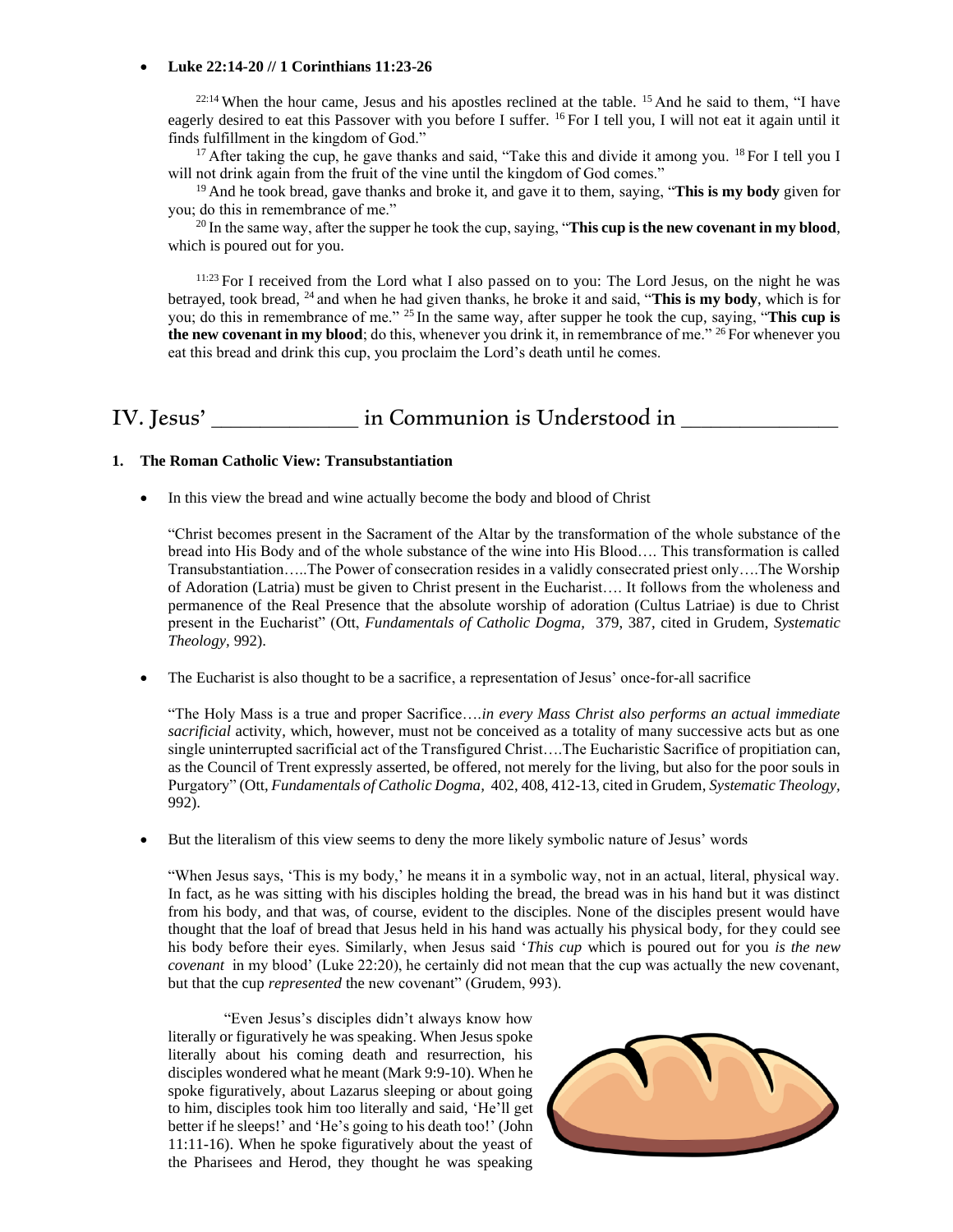about literal bread (Mark 8:15-16). Is it any surprise that disciples today still have trouble agreeing on when Jesus was speaking literally and when he was speaking figuratively?

I believe that the context of the Last Supper again helps us. At the Passover, the host declared, 'This is the bread of affliction that our ancestors ate when they came out of the land of Egypt.' No one believed that this was literally the same bread that the ancestors ate—thirteen hundred years stale and actually already chewed up and digested by the ancestors. Rather, they were sharing in the experience of their ancestors. I believe that by the Spirit we share in a genuine spiritual experience. I don't see it as Christ's physical presence in the same way as the incarnation, however, which really was his flesh and blood with human DNA, just as I don't think the Passover physically makes us second-millennium BC Israelites about to leave Egypt" (Craig Keener, "Is it literally his body and blood?[" https://craigkeener.com/is-it-literally-his-body-and-blood-mark-](https://craigkeener.com/is-it-literally-his-body-and-blood-mark-1422-24/)[1422-24/\)](https://craigkeener.com/is-it-literally-his-body-and-blood-mark-1422-24/)

"The saying was uttered by Jesus while he was bodily present with the disciples, and they could see that his body and the bread were two different things. One might compare how a person showing a photograph of himself to a group of friends could say, as he points to it, 'This is me.' In any case, Jesus had done nothing to the bread which could have changed its character; all that he had done was to give thanks to God for it, not to bless or consecrate it in any way" (I. Howard Marshall, *Last Supper,* 85-86).

• Viewing the mass as a sacrifice also seems to detract from Jesus' once-for-all sacrifice

"Moreover, the Roman Catholic view fails to recognize the clear New Testament teaching on the *finality* and *completeness* of Christ's sacrifice once for all time for our sins: the book of Hebrews emphasizes this many times, as when it says, '*Nor was it to offer himself repeatedly,* as the high priest enters the Holy Place yearly with blood not his own; for then he would have had to suffer repeatedly since the foundation of the world. But as it is, he has appeared *once* for all at the end of the age to put away sin by the sacrifice of himself...Christ, having been offered *once* to bear the sins of many' (Heb 9:25-28)" (Grudem, 993).

### **2. The Eastern Orthodox View: Real Presence as Mystery**

…

• This view is similar to the Roman Catholic view, but is left as more of a mystery and it is not as "explained" as in the Roman Catholic view.

"The most awesome ceremony in the Orthodox Church is the *Mysterion* (sacrament) of the Holy Eucharist. This ceremony was instituted by Jesus Christ the day before His Crucifixion, as He enriched His Church forever with the Divine Gifts, His own Body and Blood. This ceremony of the Holy Eucharist is both His sacrifice for the salvation of man and a sacred *mysterion*. The Holy Eucharist is the seal of the proclamation of the communion with God. It is the only Sacrament offered by the Church in which the elements of bread and wine not only carry the Grace of God, as a *mysterion*, but are 'changed' into and 'are' the very Body and the very Blood of Christ, being a propitiatory sacrifice" ("Fundamental Teachings of the Eastern Orthodox Church," Greek Orthodox Archdiocese of America).

<https://www.goarch.org/-/the-fundamental-teachings-of-the-eastern-orthodox-church>

This view seems to stumble at essentially the same points as the literalism of the Roman Catholic view, though leaving it as a mystery seems more plausible than Roman Catholic explanations.

#### **3. The Lutheran View: Consubstantiation**

• Lutherans reject the Roman Catholic view of transubstantiation, but still hold that Jesus' body and blood is present in some literal sense, "in, with, and under" the elements. The bread does not *become* Jesus' body, but it *contains* Jesus' body.

"It is the true body and blood of our Lord Jesus Christ together with the bread and wine, instituted by Christ for us Christians to eat and to drink" (*Luther's Catechism*, "The Sacrament of Holy Communion").

This view seems to stumble at essentially the same points as the literalism of the Roman Catholic view.